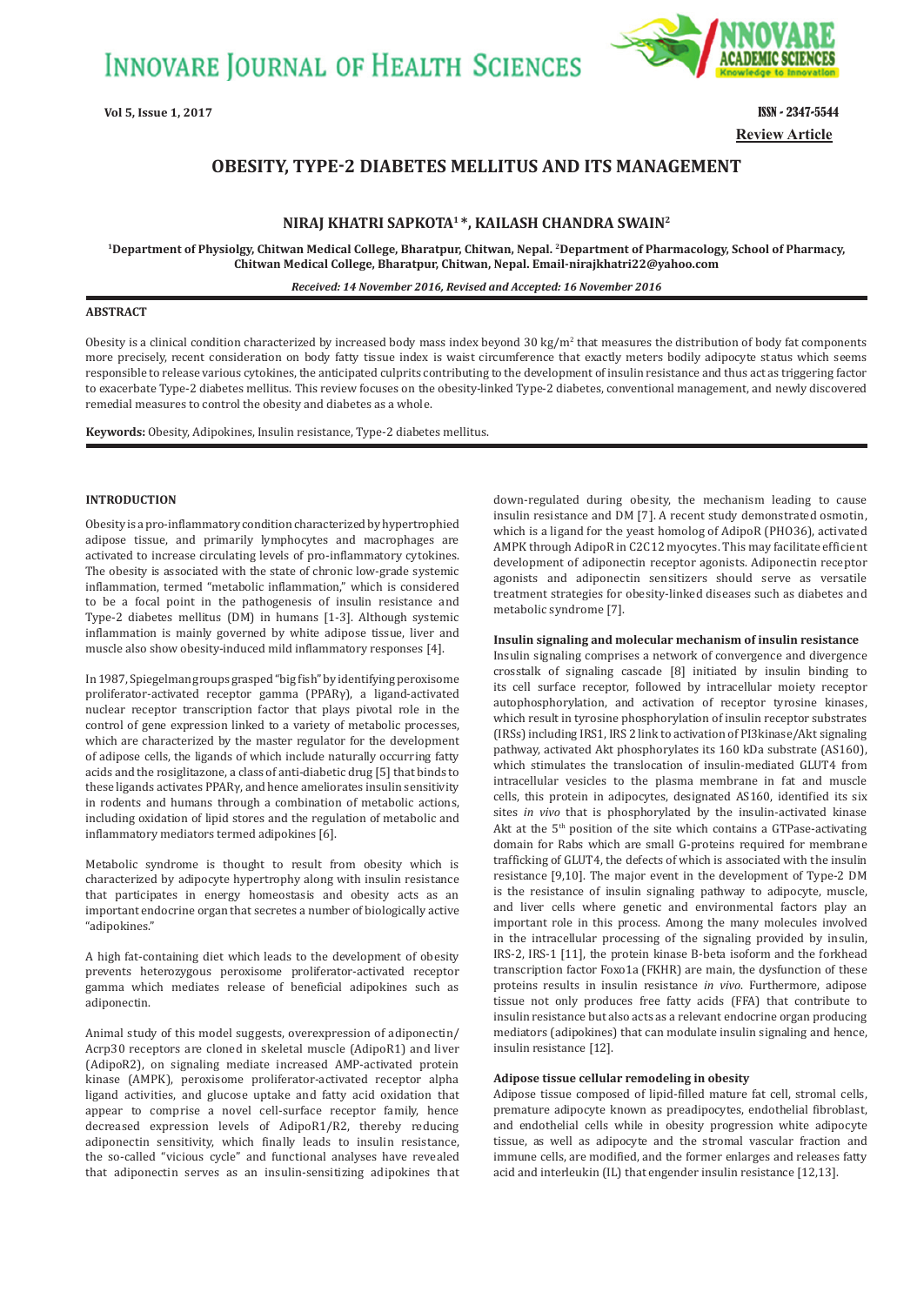Cellular modeling is the function of high fatty diet as exhibited by an experiment in rat that was fed with 60% calories diet that showed the result of cellular epididymal remodeling of fat depots that was invaded by many macrophages around the dead adipocytes after 16 weeks, but it is yet unclear that the reason of dead adipocyte consequence was whether due to direct effect of macrophage or by its responding mechanism but the certainty is that in later time, infiltrated macrophages phagocytosed the lipid and other cellular component which activates toll-like receptor on the macrophages and nearby adipocytes inducing release of cytokine and chemokine, the proinflammatory signal where the crosstalk appears among adipocyte, macrophages, and other cells that promotes extracellular matrix remodeling [14,15].

Eventually, macrophage presumes the appearance of lipid-laden foam cells, within week's adipose tissue is no more with lipid, instead, cellular debris is replaced by apparently populated new healthy adipocyte tissues. This remodeling phenomenon coincides with the formation of fatty acids that directly contribute in worsening of insulin resistance (Fig. 1), suggesting that in an organism level remodeling is a consequence of metabolic process [15].

#### **Obesity as a promoter of insulin resistance**

Size and number of adipocyte cells due to differentiation of adipocyte cell and mesenchymal cells mediated by activation of transcription factor PPARγ after signaling molecular induction by fatty acid that induces the expression of adipocyte-specific gene in preadipocytes which is its ligand results into adipocyte formation that leads to expansion of waist circumferences with measurement of BMI  $>$ 30 kg/m<sup>2</sup>, so-called obesity, the degree of which is determined by the balance between formation of adipocyte and accumulation of fat molecules during processing towards development of obesity. Preadipocytes are transformed into an adipocyte, so called mature adipocytes that secrete adipokines, such as tumor necrosis factor-alpha (TNF-alpha), IL-6, leptin and adiponectin, and lipokine, the palmitoleic acid omega-7 that possibly directly or indirectly contribute to initiate peripheral insulin resistance [16,17]. Enlarged adipocyte, so called hypertrophied status produces many proinflammatory cytokines such as IL-6 and TNF-alpha but secretes very limited amount of anti-inflammatory cytokines like leptin and adiponectin deemed to have properties to sensitize insulin, the socalled endogenous insulin sensitizer [18].

# **Adiponectin and insulin sensitivity**

Adiponectin, an adipocyte adipokine is a protein complex that exists in high molecular weight and low molecular weight and that which exists in high molecular weight exerts an important role in sensitivity of liver, skeletal muscle, and the prominent effect of liver is on hepatocyte, thus, it is recognized as a key regulator of insulin sensitivity. Its secretion is inversely proportional to body fat content, thus, it is low in obese person and consequence of diabetes and coronary artery disease [19].

### **MECHANISM OF ADIPONECTIN**

Mechanism of adiponectin is mediated by ubiquitously expressed receptor termed as AdipoR1 and AdipoR2, the former receptor is dominantly expressed in skeletal muscle coupled to activate AMPK internally that results into lipid oxidation whereas later one is highly expressed in hepatocyte cell of liver where signaling mechanism internally coupled to activate AMPK and increases peroxisomeproliferator-activated receptor alpha ligand activity that decreases statuses and enhances insulin sensitivity [20,21].

### **MANAGEMENT**

Now, the authors would like to precisely deal with the therapeutic strategy/status of PPARγ agonists such as pioglitazone and rosiglitazone (derivatives of thiazolidinediones) and metformin (derivative of biguanide) which have been currently extensively used for the treatment of Type-2 DM. Moreover, metformin decreases body weight in obese patients.

Both pioglitazone and rosiglitazone act as agonists of PPARγ expressed mainly in liver, skeletal muscle, and adipose tissue. On activation, PPARγ increases the transcription of insulin-responsive genes controlling the metabolism of glucose and lipids and thereby, insulin sensitivity is enhanced resulting in decreased insulin resistance in Type-2 DM subjects. They inhibit gluconeogenesis in liver and increase peripheral uptake and utilization of glucose, the plasma concentration of highdensity-lipoprotein-cholesterol is also increased. These two drugs are specially used in insulin resistant Type-2 DM patients whose daily requirements of insulin exceeds >100 U/day.

Pioglitazone: Dose: 11-45 mg once daily orally and rosiglitazone: 4-8 mg once daily orally and duration of action of both the drugs is more than 24 hrs.

The noted adverse effect is that these drugs induce weight gain and edema due to retention of fluids leading to heart failure and also decrease blood hemoglobin concentration. They are contraindicated in cardiac failure and hepatic failure, pregnancy and lactating mother and by reducing insulin resistance they induce ovulation in anovulatory women [22].

Metformin: This has been emerged as the first-line therapy for the treatment of Type-2 DM especially associated with obesity because apart from controlling blood sugar level, it also decreases cardiovascular outcomes in such patients. The prevalence of cardiovascular complication is the leading cause of morbidity and mortality in Type-2 DM patients. Metformin has cardioprotective effect; it prevents/retards cardiac remodeling and other pathological changes too. Moreover, it decreases body weight in obese diabetic patients by reducing appetite,



**Fig. 1: Adipose tissue remodeling in obesity (adapted from, [19]). (a) In well-vascularized healthy adipose tissue, CD4+T-cells, and M2 macrophages restricting inflammation and improving insulin sensitivity, (b) With increasing adipocyte hypertrophy, the ratio of CD8+/CD4+T-cells increases and this may help recruit macrophages, (c) With the further expansion of adipose tissue, more macrophages acquire a proinflammatory, M1 phenotype, restrictions of blood flow and hypoxia stimulate inflammatory cytokine production and worsen adipocyte dysfunction, (d) With time, macrophages clear out the dead adipocytes which are replaced by the newly-differentiated, insulin sensitive adipocytes**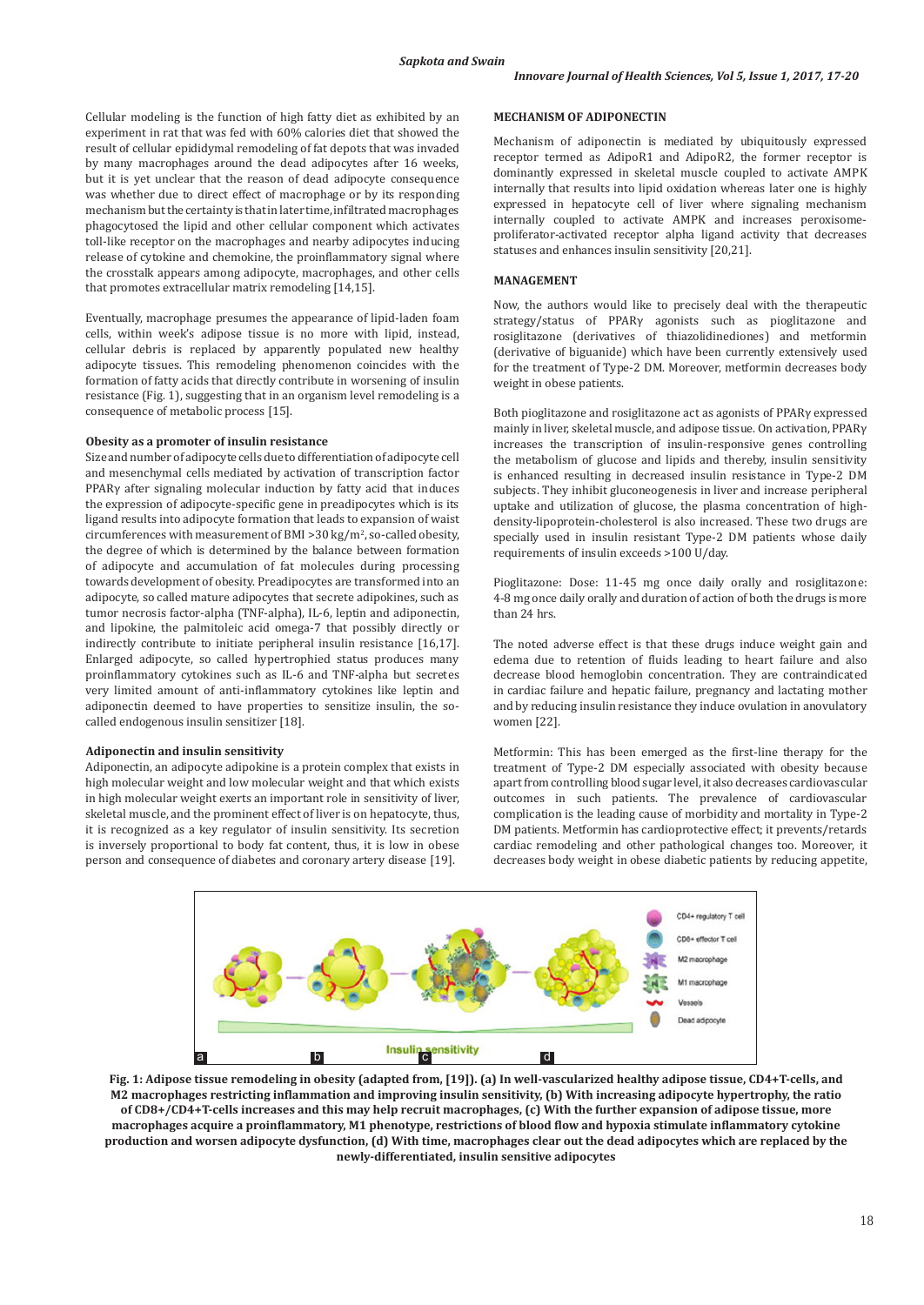decreases glycogen content of liver, inhibits hepatic gluconeogenesis, reduces renal and hepatic output of glucose, decreases and delays intestinal absorption of glucose, the peripheral utilization of glucose is increased due to enhancement of anaerobic glycolysis and the most important noted effect is that it decreases insulin resistance and acts as insulin sensitizer both in adipose tissue and skeletal muscles, hence, also decreases hyperinsulinemia, even has moderate effect on inflammatory markers, reduces plasma total low-density lipoprotein cholesterol and triglycerides, decreases FFA production and lipolysis oxidation of lipids and enhances plasma fibrinolytic activity.

Dose of metformin: 500 mg twice daily and gradually increased up to 2000 mg daily or metformin-SR tablet 500 mg once daily [23].

Obesity: It is pandemic with potentially fatal consequences on human health both morbidity and mortality are increased. Besides sedentary lifestyle, eating plenty of high-fat containing junk foods, there is definitely inherited tendency to become obese. The obesity is ultimately associated with comorbidity such as Type-2 DM, metabolic syndrome, coronary artery disease, hypertension, stroke, osteoarthritis, and there is also higher incidences of colorectal cancer in males and cancer of endometrium, cervix, and breast in females, hence, now the public awareness of health complication of obesity has been increased to find out its preventing measures as well as its effective remedies [24].

I. Non-pharmacological basis of treatment of obesity.

- Permanent modifications/changes of lifestyle:
- i. Diets: Avoidance of high-fat containing junk foods and taking lowcalorie diet rich in high fiber-containing foods rich in vegetables and pulses.
- ii. Regular Aerobic isotonic exercises, yoga, and meditation help in reducing body weight.
- iii. Walking: Minimum ½ h brisk walking daily preferably in morning and evening hours.
- iv. Alcohol consumption should not exceed one ounce per day.
- Sedentary lifestyle should be avoided as far as possible instead 30 minutes being active by doing moderate exercise for at least 5 days in a week reduces 30% chances to have diabetes [25].
- II. Pharmacotherapy of obesity: The following drugs are recommended as adjuvants to above described non-pharmacological basis of treatment.
	- A. The weight reduction induced by anorectic drugs such as metformin and fluoxetine does not last long.
	- B. Sibutramine produces its anorexigenic effect by preventing reuptake of both serotonin & norepinephrine in CNS, and daily dose is 10-15 mg once orally.
	- C. Oristat is an inhibitor of both pancreatic and gastric lipases which cause hydrolysis of dietary fats into fatty acids, hence, it acts as anti-absorbent of fat and fat-soluble vitamins in the intestine. The recommended daily oral dose of 120 mg three times reduces fat absorption by 30%. It is suitable for obese Type-2 DM [26].
- III. Surgery: This is undertaken when diet, other due changes in lifestyle
- and particularly medications fail to adequately control the obesity. a. Lipectomy
	- b. Bariatric surgery is done in a resistant type of obese patients. In this procedure, the size of the stomach is reduced which affords the most effective long-term treatment for obesity and thus it reduces mortality and morbidity.
- IV. Gene therapy may also help in preventing obesity in hereditary cases.

# **Newly discovered triple agonist therapy in the management of obesity and diabetes**

Triple agonists of glucagon-like peptide (GLP)-1 receptor, GIPR and GcgR are preclinically demonstrated as potent therapeutics for the management of obesity and glycemic control respectively, comparison of the segregated treatment of acylated monoagonist with equmolar mixture of validated acrylated coagonist of GIP1 and coagonist GLP in diet-induced in mice. GIP analog diminishes the appetite and hence decreases body weight by 6.4%, GLP1 agonist reduces body weight by 12.6% and reduces cumulative food intake by more than 50%, the glucagon analogs decrease body weight by 11.1% without any effect to cumulative food intake, the GLP1/GIP co-agonist decreases body weight by 15.4% outperforming the effect to any of the monoagonist is of course due to lower cumulative food intake relative to that observed with GLP1 analog, coadministration of the GLP1/GIP co-agonist with an equimolar dose of glucagon analog decreased body weight by 20.8% without suppression of food intake than that co-agonist alone, moreover, simultaneous administration of the GLP1/GIP co-agonist and the gcg R agonist was able to lower blood glucose level to a point lower than the respective single treatments despite the hyperglycemia propensity of the GcgR agonist alone, therefore, these observation led to pursue the discovery of Suni-molecular tri-agonist simultaneously targeting GLP1, GIP, and glucagon receptors [26,27].

### **CONCLUSION**

As obesity seems to be leading causative and precipitating factor of Type-2 DM, at the outset, it is therefore necessary to undertake possible preventive remedial measures to reduce body weight or decrease waist circumference either first by non-pharmacological or then by pharmacological measures that diminish preadipocytes transformation into mature adipocyte which releases adipokines responsible to cause insulin resistance leading to the development of Type-2 DM. Moreover, from the therapeutic point of view, the newly discovered novel animalcular polypharmacy drugs could be the most effective approach in reverting obesity and Type-2 diabetes or even other associated metabolic disorders.

# **REFERENCES**

- 1. Gregor MF, Hotamisligil GS. Inflammatory mechanisms in obesity. Annu Rev Immunol 2011;29:415-45.
- 2. Hotamisligil GS. Inflammation and metabolic disorders. Nature 2006;444(7121):860-7.
- 3. Ouchi N, Parker JL, Lugus JJ, Walsh K. Adipokines in inflammation and metabolic disease. Nat Rev Immunol 2011;11(2):85-97.
- Shoelson SE, Lee J, Goldfine AB. Inflammation and insulin resistance. J Clin Invest 2006;116(7):1793-801.
- 5. Distel RJ, Ro HS, Rosen BS, Groves DL, Spiegelman BM. Nucleoprotein complexes that regulate gene expression in adipocyte differentiation: Direct participation of c-fos. Cell 1987;49(6):835-44.
- Tontonoz P, Spiegelman BM. Fat and beyond: The diverse biology of PPARgamma. Annu Rev Biochem 2008;77:289-312.
- 7. Taniguchi CM, Emanuelli B, Kahn CR. Critical nodes in signalling pathways: Insights into insulin action. Nat Rev Mol Cell Biol 2006;7(2):85-96.
- Kadowaki T, Yamauchi T. Adiponectin and adiponectin receptors. Endocr Rev 2005;26(3):439-51.
- 9. Whitehead JP, Richards AA, Hickman IJ, Macdonald GA, Prins JB. Adiponectin – A key adipokine in the metabolic syndrome. Diabetes Obes Metab 2006;8(3):264-80.
- 10. Jalali S, Aghasi M, Yeganeh B, Mesaeli N. Calreticulin regulates insulin receptor expression and its downstream PI3 Kinase/Akt signalling pathway. Biochim Biophys Acta 2008;1783(12):2344-51.
- 11. Corbould A. Insulin resistance in skeletal muscle and adipose tissue in polycystic ovary syndrome: Are the molecular mechanisms distinct from Type 2 diabetes? Panminerva Med 2008;50(4):279-94.
- 12. Schinner S, Scherbaum WA, Bornstein SR, Barthel A. Molecular mechanisms of insulin resistance. Diabet Med 2005;22(6):674-82.
- 13. Lucas S, Verwaerde C, Wolowczuk I. Is the adipose tissue the key road to inflammation? Immunol Immunogenet Insights 2009;1:3-14.
- 14. Cinti S, Mitchell G, Barbatelli G, Murano I, Ceresi E, Faloia E, *et al.* Adipocyte death defines macrophage localization and function in adipose tissue of obese mice and humans. J Lipid Res 2005;46(11):2347-55.
- 15. Strissel KJ, Stancheva Z, Miyoshi H, Perfield JW 2nd, DeFuria J, Jick Z, *et al.* Adipocyte death, adipose tissue remodeling, and obesity complications. Diabetes 2007;56(12):2910-8.
- 16. Odegaard JI, Chawla A. Pleiotropic actions of insulin resistance and inflammation in metabolic homeostasis. Science 2013;339(6116):172-7.
- Medina-Gomez G, Gray S, Vidal-Puig A. Adipogenesis and lipotoxicity: Role of peroxisome proliferator-activated receptor gamma (PPARgamma) and PPARgammacoactivator-1 (PGC1). Public Health Nutr 2007;10(10A):1132-7.
- 18. Fujiki K, Kano F, Shiota K, Murata M. Expression of the peroxisome